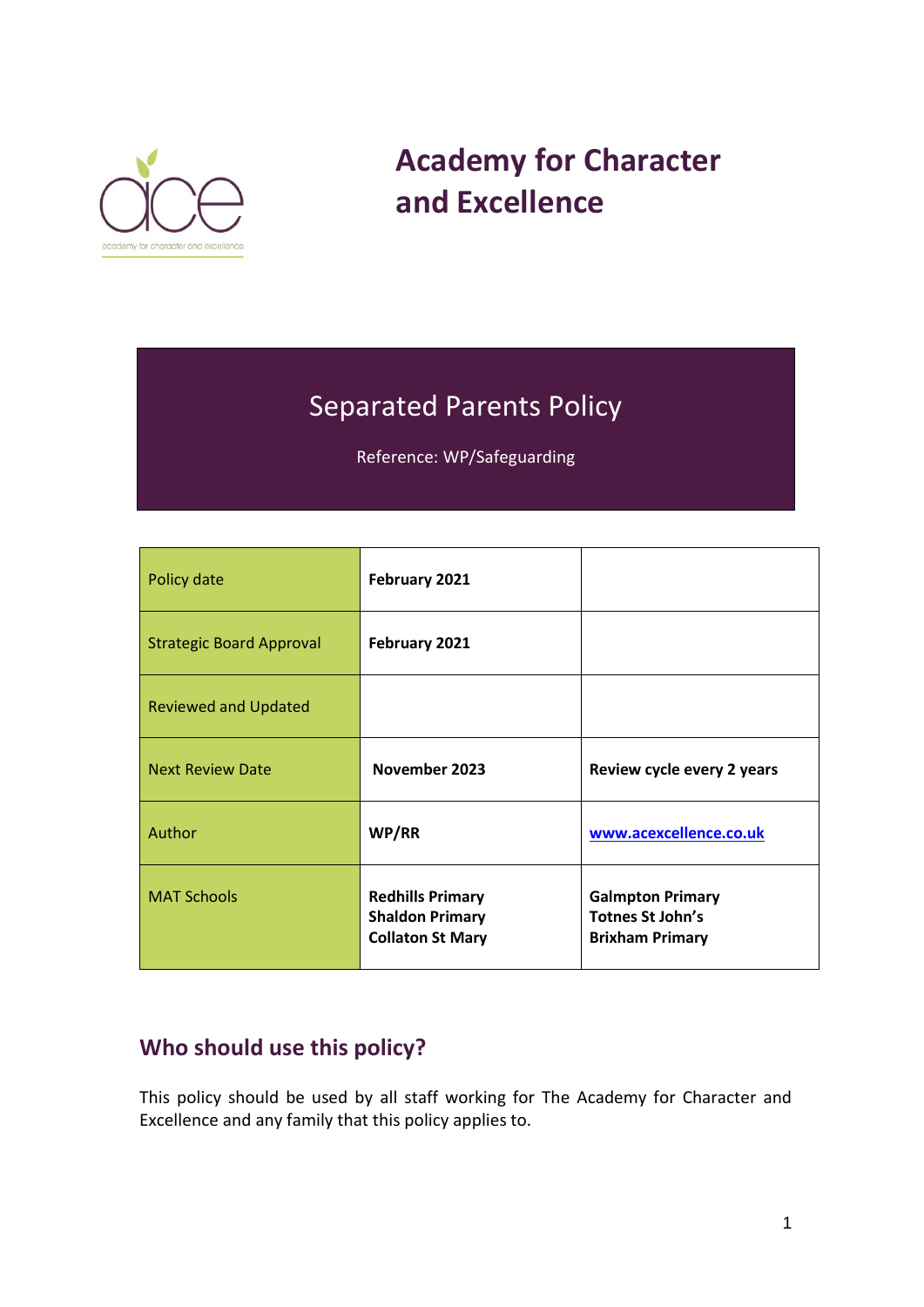### **Contents**

#### *John 10:10*

#### *I have come that they may have life, and have it to the full.*

Our school's approach to Attendance follows that of the Church of England Education Office in that it seeks to be faith-sensitive and inclusive. It is underpinned by Our Vision of *'Life in all its fulness* and ensures that all of school life incorporates the values of the Christian Faith. These values are central to all that we do and determine how we will implement all policies and procedures. We want to ensure that through our gateways of citizenship, leadership, expression, exploration and flourishing, all pupils and adults are shown how to be compassionate, passionate, honest, inspiring and responsible individuals. By starting with our vision, we aim to ensure that all members of our school community understand our expectations, our practise and the ways in which we will implement this Policy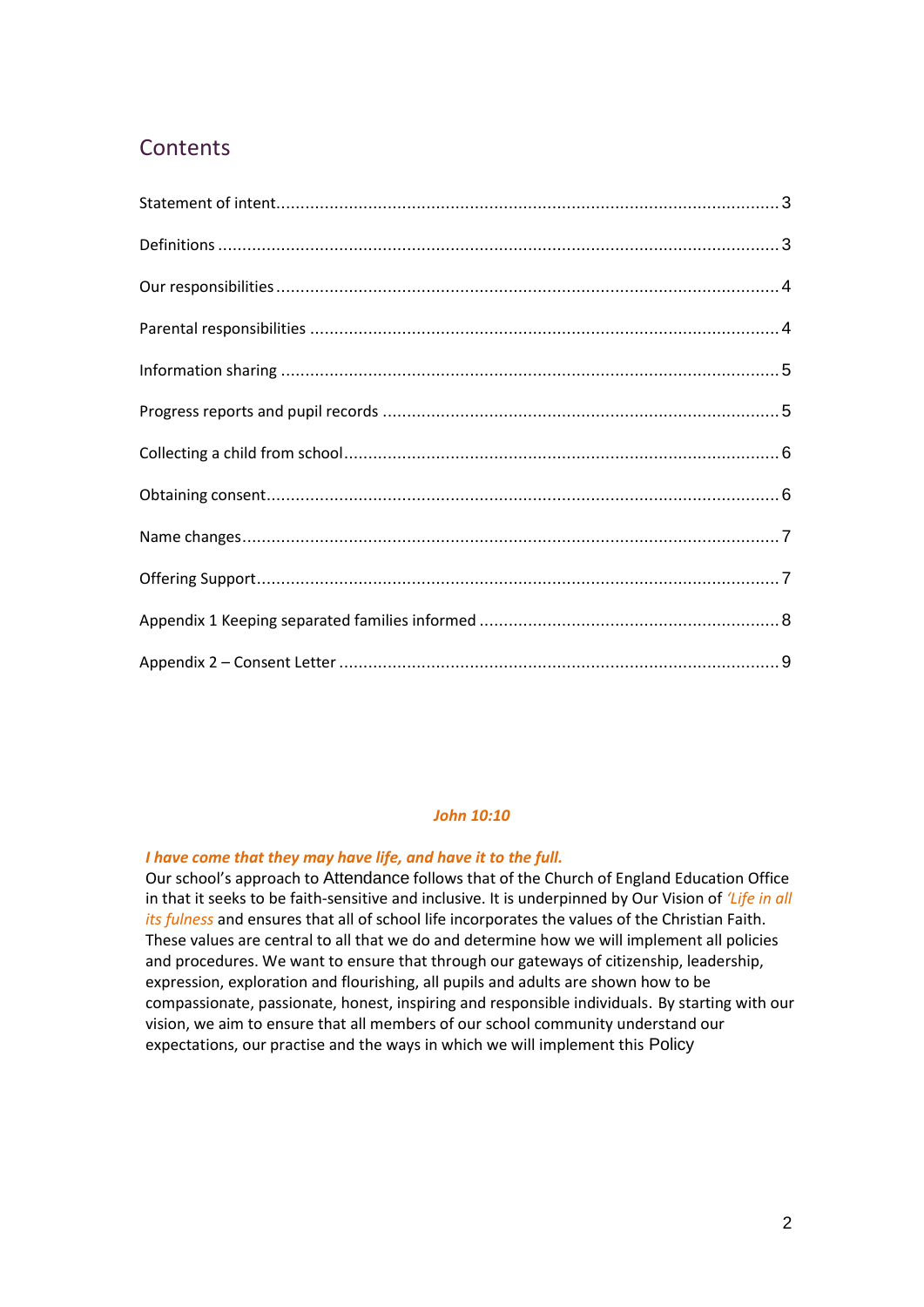#### <span id="page-2-0"></span>**Statement of intent**

We are a values led Trust and believe in equity of provision for all pupils within our schools. The Trust recognisesthatchildrenfromfamilieswhoseparentsareseparated,orareundergoing separation, may go through traumatic changes during their time at school. With this in mind, we will make every effort to work with parents to promote the welfare of children.

We aim for our children to:

- Reach their full potential
- Develop a positive self-image
- Be responsible and make informed choices
- Be independent learners

In order to achieve this, we will provide a supportive and caring environment, promote high achievement, and encourage independent learning.

This policy has been created to minimise any impact and to clarify to all parties what is expected from separated parents and what can be expected from the school and its staff.

#### <span id="page-2-1"></span>**Definitions**

Schools have a legal duty to work in partnership with families and to involve all those with parentalresponsibilityintheirchild'seducation.Section576oftheEducationAct1996defines a 'parent' as:

- All natural parents, whether they are married or not.
- Anypersonwho,althoughnotanaturalparent,hasparentalresponsibilityforachild oryoung person.
- Anypersonwho,althoughnotanaturalparent,hascareofachildoryoungperson(a person with whom the child lives and who looks after the child irrespective of relationship).

Parents as defined above must be treated equally, unless there is a court order limiting an individual's exercise of parental responsibility. In the event that the school is not informed of the existence of such an order, neither parent will have rights superior to the other.

Individuals who have parental responsibility, or care for a child, have the same rights as natural parents. This includes the right to:

Receive information (e.g. pupil reports, school events etc.).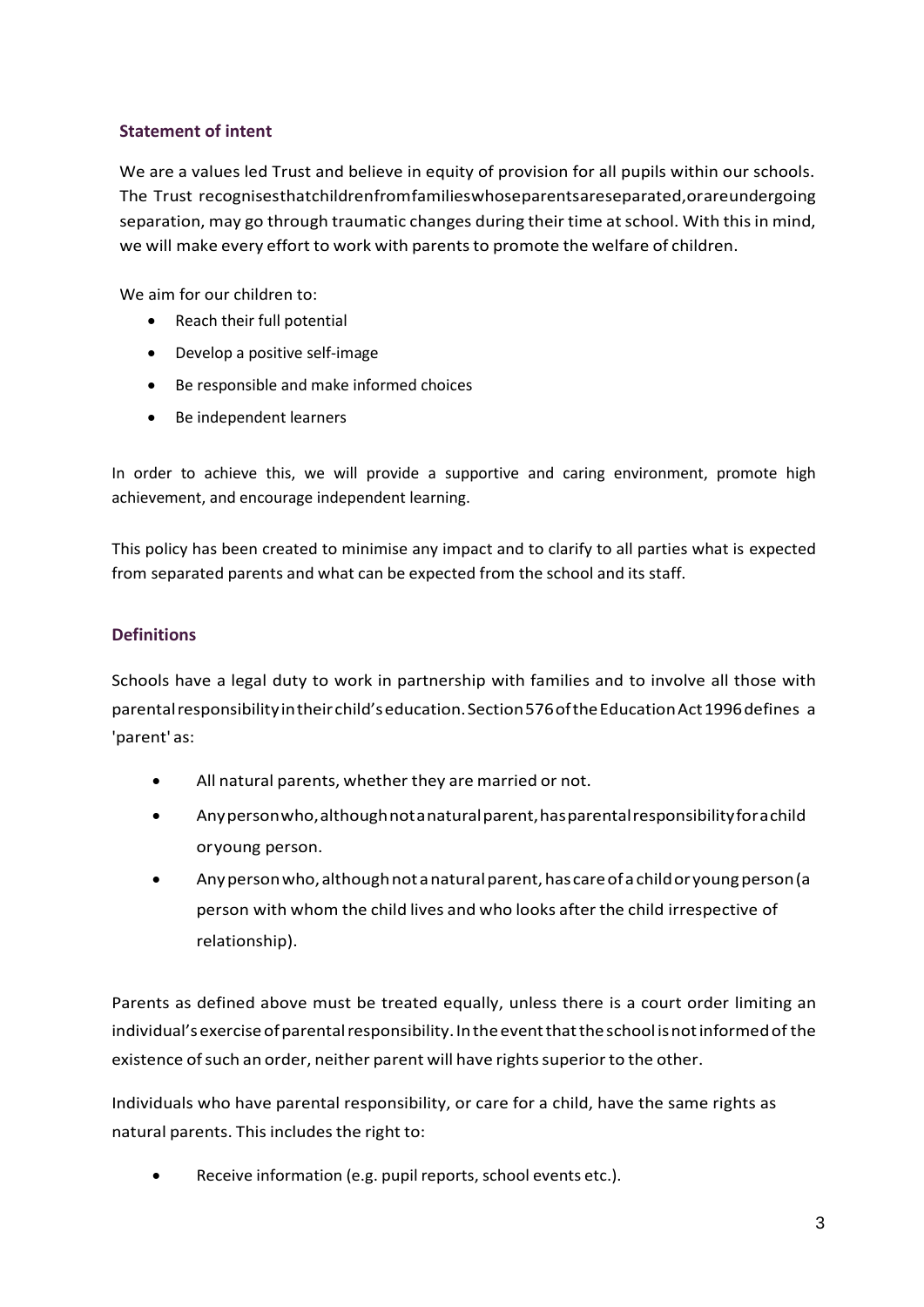- Participate in activities (e.g. elections for parent governors).
- Give consent (e.g. for schooltrips).
- Be involved in meetings concerning the child (e.g. participate in an exclusion procedure, appeal against admissiondecisions).

#### <span id="page-3-0"></span>**Our responsibilities**

The school will ask parents or guardians for the names and addresses of all parents when they register apupil.

It is the duty of the Headteacher to ensure that names and addresses of all parents, where known, are included in the admission register and also in pupilrecords and are available to the pupil'steachers.

The Headteacher will ensure that names and addresses of all parents are forwarded to any school to which the pupilmoves.

The Headteacher will ensure that details of court orders are noted in the pupil'srecord.

#### <span id="page-3-1"></span>**Parental responsibilities**

Parents of children joining the school are asked to bring their child's birth certificate. This ensures children are joining the correct year group and also helpsthe school ascertain who has parental responsibility.

Parents are responsible for informing the school when there is a change in family circumstances. We recognise the sensitivity of such situations and we will maintain confidentiality requested by parents as far as possible. The school will also not make judgements about individual circumstances, and both parents will be treated equally.

Where there is a court mandated restraining order in place, a copy needsto be retained by the school, which will put measures in place to ensure the child is not released to named individuals.

Parents who have joint custody of the child are requested to keep the school informed, in writing, of any disputes they have with each other regarding the collection of children.

Children'swelfareandsafetyareparamount,wherethereareissuesoveraccesstochildren, the parent with whom the child resides should contact the school immediately.

With any school event both parents are invited and are welcome to attend, however we recognise that a separate appointment may be necessary where possible (i.e. parents' evenings).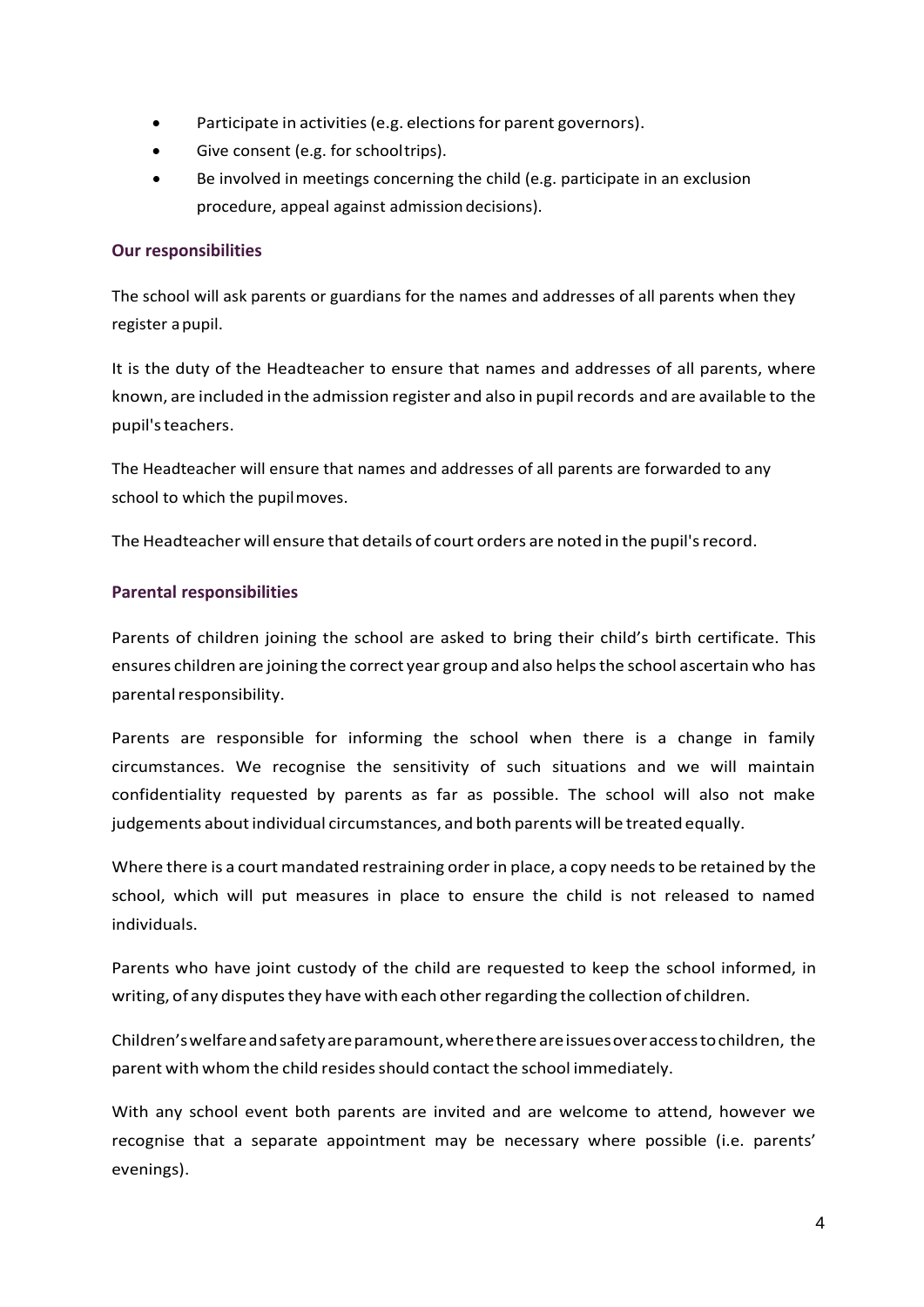The school expects parents to communicate with each other regarding these events.

Parents are expected to liaise and communicate directly with each other in matters such as the orderingofschoolphotographs,ticketsforperformancesandotherinstances.Theschool will not deal individually with these requests in view of the significantly increased workload that they represent.

#### <span id="page-4-0"></span>**Information sharing**

#### <span id="page-4-1"></span>Progress reports and pupil records

Any parent has the right to receive progress reports and review pupil records of their child. [Keeping separated families informed form is in Appendix 1]

If the parents are separated or divorced, progress reports will be sent to the parent and addressnotedintheschool'srecordsspecifyingwherethechildresideswiththeexpectation that they will share the report with the other parent.

Ifthe childissubjecttoa jointresidenceorderandthe school'srecordsformally capture that the child resides at two addresses, then progress reports will be sent to both addresses.

The school will send copies of the progress reports to a parent with whom the child does not reside only if that parent submits a written request.

Disagreements between parents must be resolved between the parents and cannot be resolved by the school.

The school will maintain an open-door policy with both parents and the class teacher will be available to discuss anyissues.

In extreme circumstances, if there is a belief that a possible abduction of the child may occur or if the parent is disruptive, the police will be notifiedimmediately.

#### **Information Request from absent parents**

#### Telephone enquiries.

If asked if a child(ren) are registered in the school, (in the case of a known absent parent or parents the school staff have never met) the response will be that we cannot disclose information about children over the phone. If you would like to request information, please write to the school. You will be asked to provide photographic proof of your identity (e.g. passport, driving license) and proof of your relationship to the children. Please also include one of the following documents:

- Child's Birth Certificate
- Marriage Certificate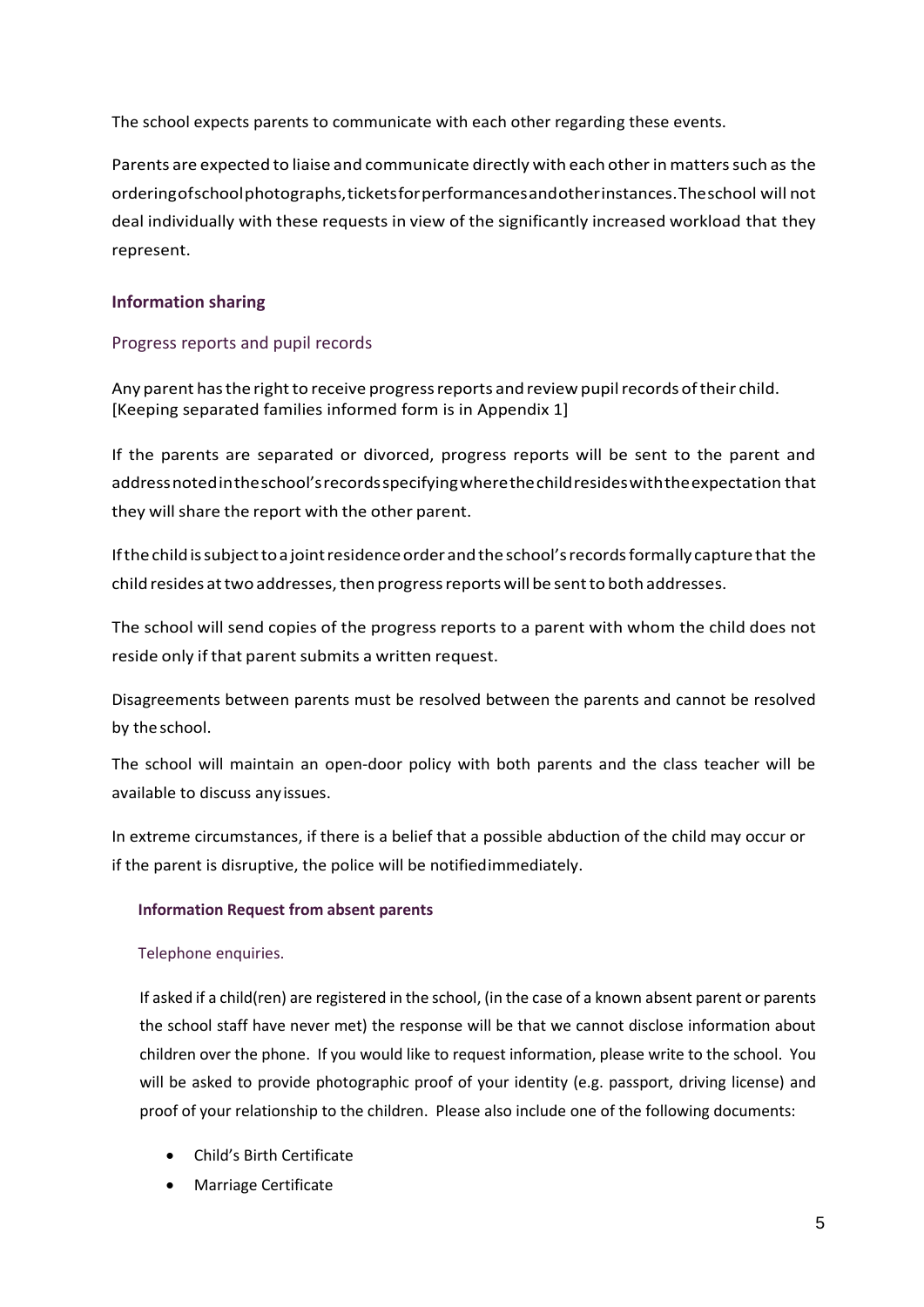However, there are situations where we need to check whether someone has parental responsibility for a child. For example:

- If the child's resident parent doesn't name the non-resident parent on the registration, application or intake form
- Someone other than the people listed on the pupil's registration form is requesting information about the child
- One parent approaches the school claiming the other parent doesn't have parental responsibility, or that parental responsibility has been taken away

It may be the case that parental responsibility will need to be checked with Devon admissions for all schools within our Trust, who will advise us further.

#### Requests in person

If a parent unknown to the school arrives at the school unannounced, asking for confirmation that their children are at the school, we would say we cannot confirm information that the children are in the school without documents proving the identity of the person asking. We would ask them to put their request in writing to the school with photographic evidence (as above) of their identify.

The resident parent would not be informed of the absent parent contacting the school by anyone other than the Headteacher, who is under no obligation to do so.

#### <span id="page-5-0"></span>**Collecting a child from school**

Where a separated parent has parental responsibility, and requeststo take the child during or atthe end ofthe school day which the resident parent hadn't disclosed or informed the school prior to the non-resident parent making the request, the resident parent will be contacted in order to ensure that parents are in agreement. Providing a non-contact order is not in place.

The Headteacher will use their discretion on the decision to allow a child to leave the premises with a non-resident parent.

#### <span id="page-5-1"></span>**Obtaining consent**

If parental consent is required for outings or activities, the school will seek consent from the resident parent, unless the decision is likely to have a long-term and significant impact on the child; orthe non-resident parent hasrequested to be asked for consentinallsuchcases.

In cases where the school considers it necessary to seek consent from both parents, it is possible that one gives consent and the other withholds it. In such cases, the school will assume that parental consent has not been given.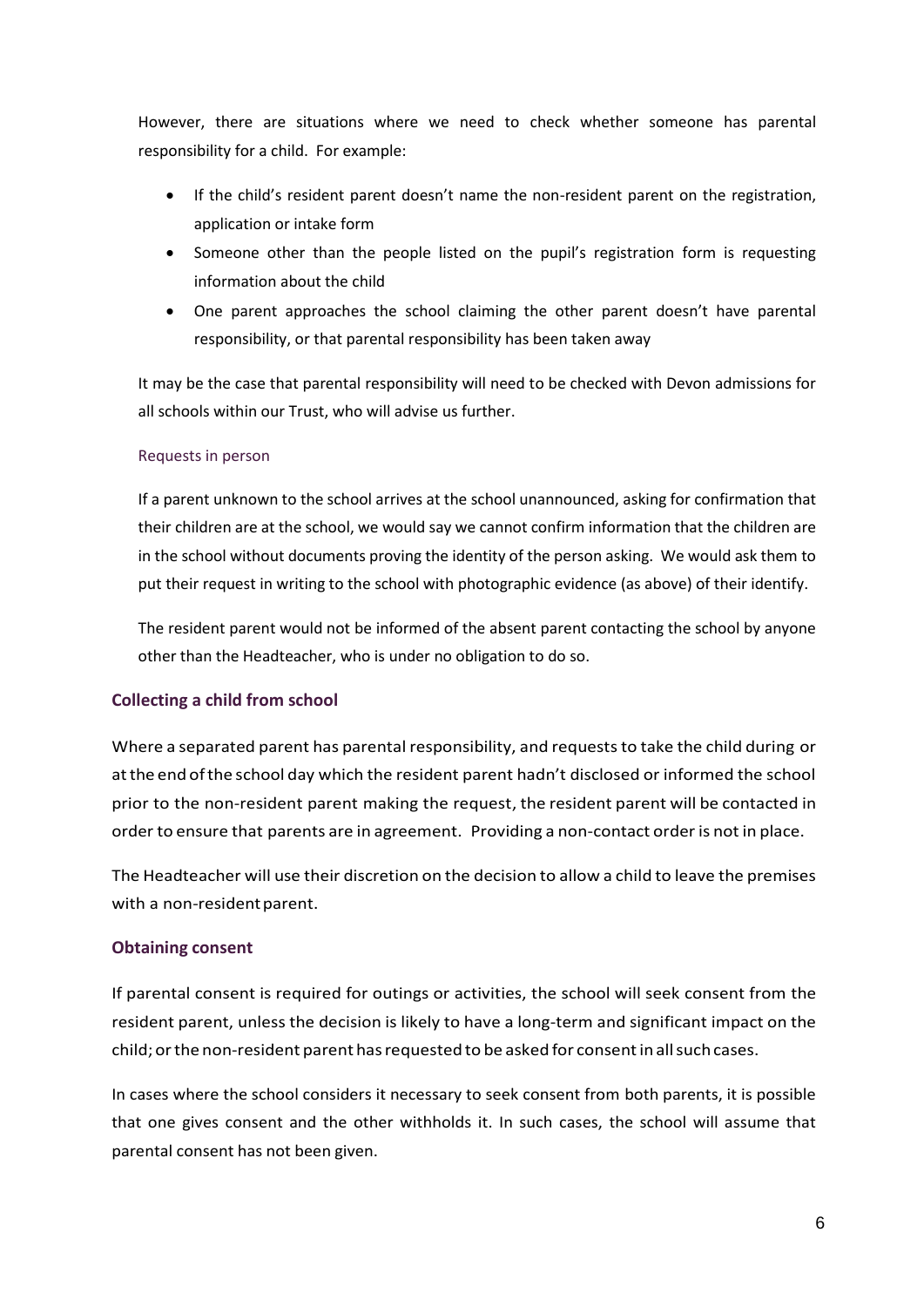The school will not get involved with any disputes on consent and confirmation of the refusal of consent will be confirmed in writing (Appendix 2).

#### <span id="page-6-0"></span>**Name changes**

A change of a child's name is private law and as such parents are responsible forresolving potential conflicts about the change of a surname.

There must be consent in writing from both parents after divorce or separation for registering a change of name of apupil.

The school will ensure that the change in surname is supported by written evidence.

A separated parent who has parental responsibility, but no longer lives with the child, may refusetoconsenttochangingthechild'ssurname.Insuchcases,theparentwishingtochange the child's name would need to apply to the courtsfor permission do so.

In circumstances where a name change has already been affected by the school and it is in the interest of the child, who might be known by a new name, to refer back to a different name, the school will make a decision holding the best interests of the child under paramount consideration.

#### <span id="page-6-1"></span>**Offering Support**

We recognise that separation can cause real upheaval in people's lives. We will endeavour to provide pastoral support for the children in these cases. However, the school will not act as mediators for the parents and will signpost parents to other services and professional agencies if the parents wish to seek further advice and support.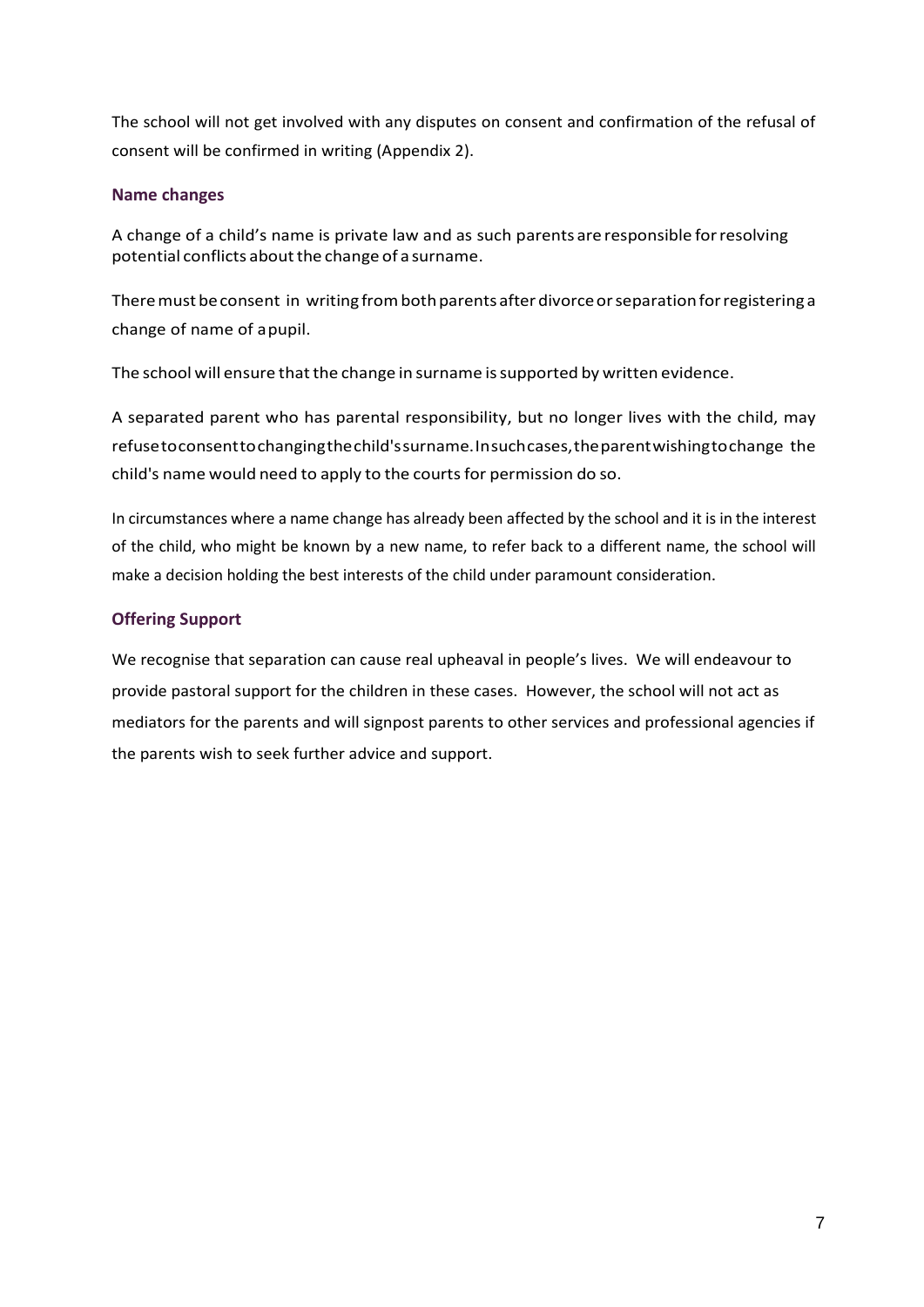#### <span id="page-7-0"></span>**Appendix 1 Keeping separated families informed**



**Brixham Church of England Primary School & Pre-School**  Higher Ranscombe Road, Brixham, Devon TQ5 9HF **01803 882575** [admin.brixham@acexcellence.co.uk](mailto:admin.brixham@acexcellence.co.uk)

Date:

Please complete the form below

and return to the school office indicating how you would like to be kept informed about your child's education.

Name of parent: Name of child/children: Address: Telephone number/s: Email:

Please select the best way to send information to you:

- Via your child
- By Parentmail (email)
- By post

Please tick the information you would like to receive:

School Newsletter

Information about upcoming events/trips

Parents' Evenings

Additional copies of end of year reports